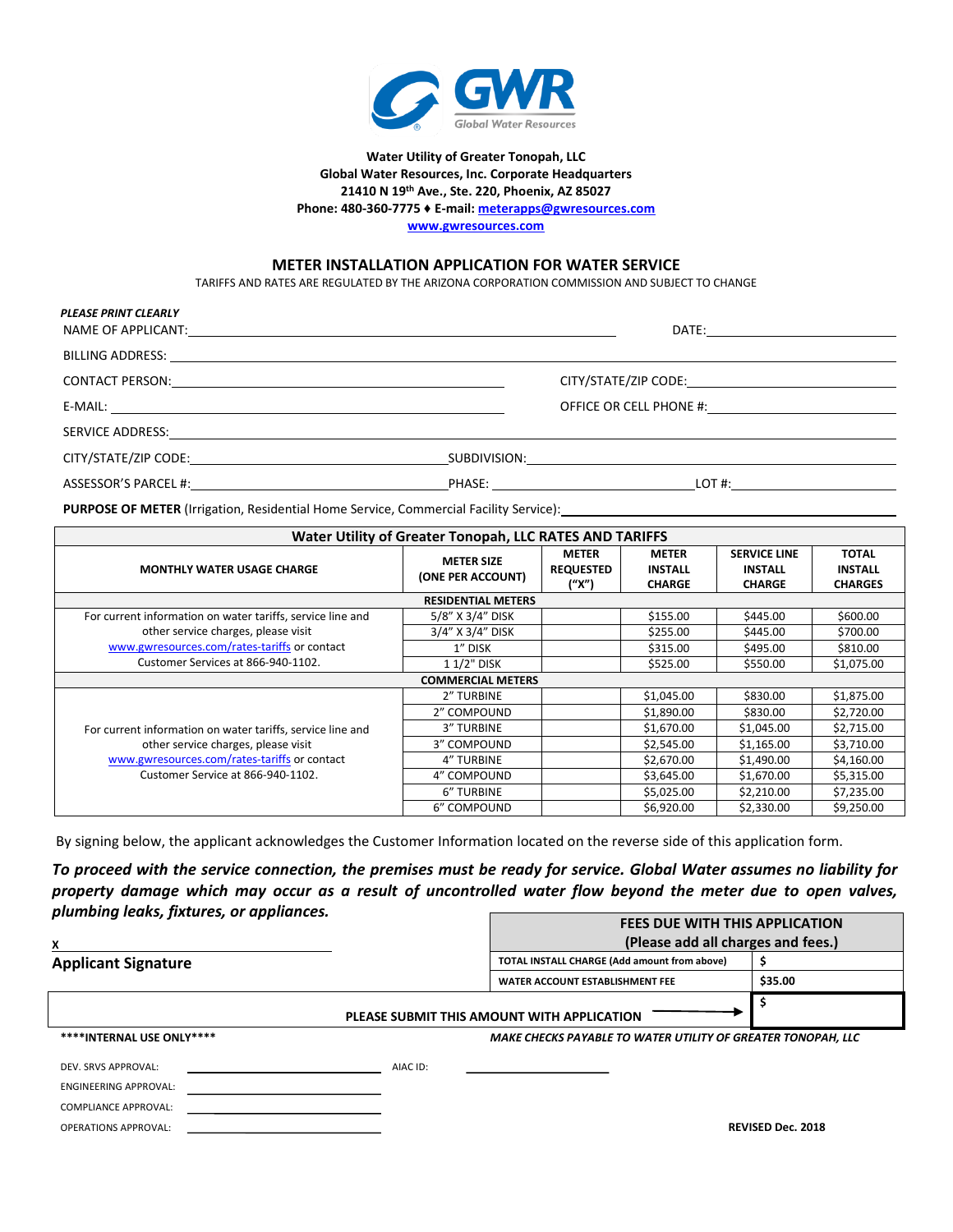## **Customer Information**

The provision of water and wastewater service is subject to the tariffs of the utility, as approved by the Arizona Corporation Commission. Copies of tariffs are available at [www.gwresources.com](http://www.gwresources.com/) under the "Customer Resources" tab. Water service is also subject to Title 14, Article 4 of the Arizona Administrative Code. Wastewater service is also subject to Title 14, Article 6 of the Arizona Administrative Code

Each customer shall be responsible for maintaining all facilities on the customer's side of the point of delivery in a safe and efficient manner.

Each customer shall be responsible for safeguarding all utility property installed in or on the customer's premises for the purpose of supplying water to that customer.

Each customer shall exercise all reasonable care to prevent loss or damage to utility property, excluding ordinary wear and tear. The customer shall be responsible for loss of or damage to utility property on the customer's premises arising from neglect, carelessness, or misuse and shall reimburse the utility for the cost of necessary repairs or replacements.

Each customer shall be responsible for payment for any equipment damage resulting from unauthorized breaking of seals, interfering, tampering or bypassing the utility meter.

Water and wastewater service is subject to the utility's Terms and Conditions Tariff, available at [www.gwresources.com](http://www.gwresources.com/) under the "Customer Resources" tab.

#### Backflow Protection

Backflow protection from commercial/industrial customers is required prior to meter installation, as per the utility's Cross-Connection or Backflow Tariff. Backflow protection may also be required for residential applicants. A copy of the tariff is available at [www.gwresources.com](http://www.gwresources.com/) under the "Customer Resources" tab.

The utility provides the backflow assembly only for temporary construction and hydrant meters. All other backflow assemblies will be installed, owned, tested, and maintained by the customer.

When a meter is set, if backflow protection is required, it is the responsibility of the customer to coordinate the testing of the backflow device by a certified backflow tester. Upon test completion, an electronic copy of the certification test report shall be submitted to the Backflow Prevention Department of Global Water at https://www.gwresources.com/submit-backflow.

For additional information please refer to Global Water's backflow/cross connection program links under the "Construction Resources" tab at www.gwresources.com.